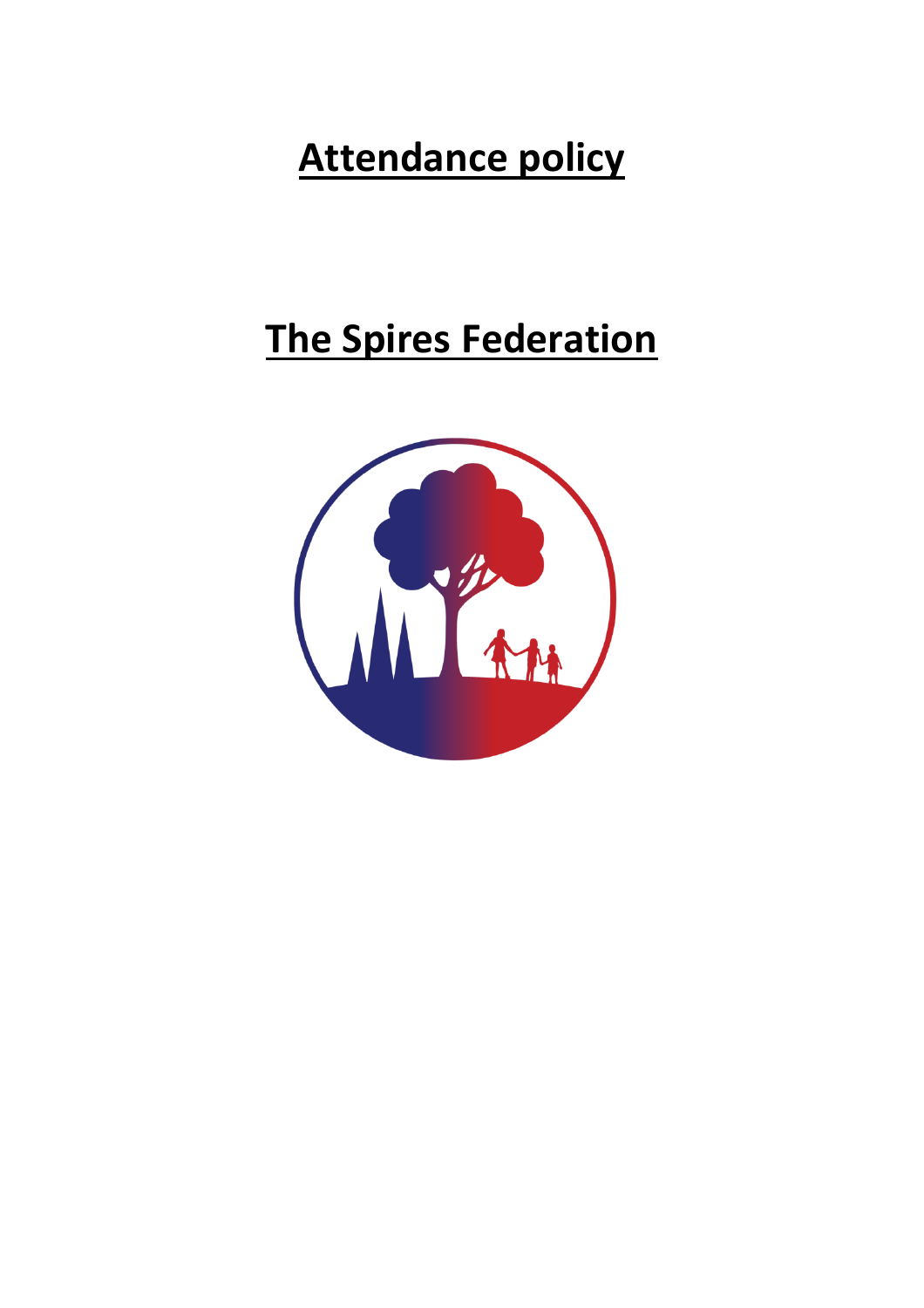## **Contents**

## **1. Aims**

Our school aims to meet its obligations with regards to school attendance by:

- Promoting excellent attendance and reducing absence, including persistent absence
- Ensuring every pupil has access to full-time education to which they are entitled
- Acting early to address patterns of absence
- Understanding how regular attendance is key to insuring high achievement as there is a clear link between regular attendance and educational progress
- supporting parents to perform their legal duty to ensure their children of compulsory school age attend regularly, and will promote and support punctuality in attending lessons.
- $\bullet$

## **2. Legislation and guidance**

This policy meets the requirements of the [school attendance guidance](https://www.gov.uk/government/publications/school-attendance) from the Department for Education (DfE), and refers to the DfE's statutory guidance on [school attendance parental](https://www.gov.uk/government/publications/parental-responsibility-measures-for-behaviour-and-attendance)  [responsibility measures.](https://www.gov.uk/government/publications/parental-responsibility-measures-for-behaviour-and-attendance) These documents are drawn from the following legislation setting out the legal powers and duties that govern school attendance:

- [The Education Act 1996](https://www.legislation.gov.uk/ukpga/1996/56/part/VI/chapter/II)
- [The Education Act 2002](http://www.legislation.gov.uk/ukpga/2002/32/part/3/chapter/3)
- [The Education and Inspections Act 2006](http://www.legislation.gov.uk/ukpga/2006/40/part/7/chapter/2/crossheading/school-attendance)
- [The Education \(Pupil Registration\) \(England\) Regulations 2006](http://www.legislation.gov.uk/uksi/2006/1751/contents/made)
- [The Education \(Pupil Registration\) \(England\) \(Amendment\) Regulations](http://www.centralbedfordshire.gov.uk/Images/amendment-regulation-2010_tcm3-8642.pdf) 2010
- [The Education \(Pupil Registration\) \(England\) \(Amendment\) Regulations 2011](http://www.legislation.gov.uk/uksi/2011/1625/made)
- [The Education \(Pupil Registration\) \(England\) \(Amendment\) Regulations 2013](http://www.legislation.gov.uk/uksi/2013/756/made)
- [The Education \(Pupil Registration\) \(England\) \(Amendment\) Regulations 2016](http://legislation.data.gov.uk/uksi/2016/792/made/data.html)
- [The Education \(Penalty Notices\) \(England\) \(Amendment\) Regulations 2013](http://www.legislation.gov.uk/uksi/2013/756/pdfs/uksiem_20130756_en.pdf)

This policy also refers to the DfE's guidance on the [school census,](https://www.gov.uk/government/publications/school-census-2017-to-2018-guide-for-schools-and-las) which explains the persistent absence threshold.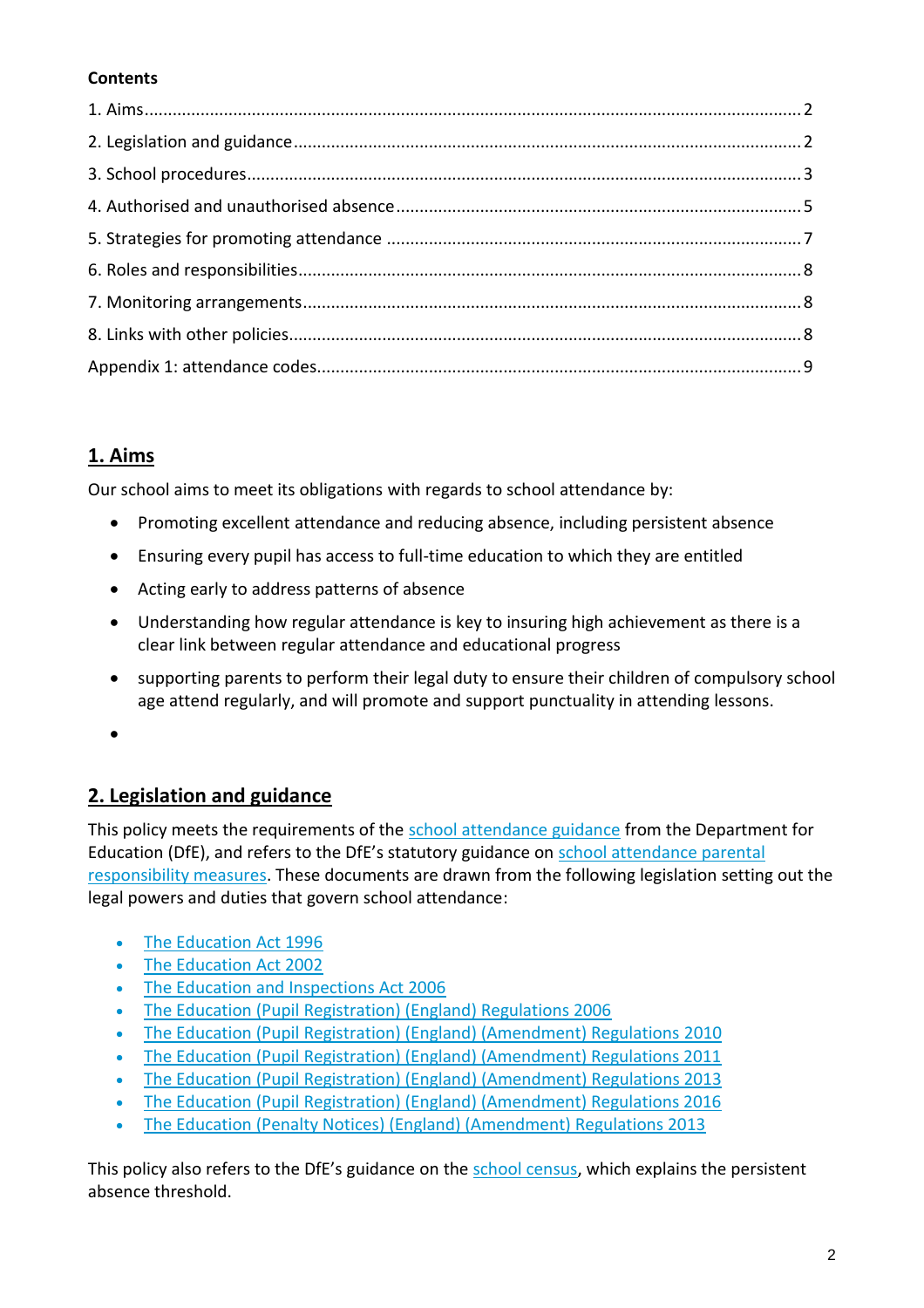## **3. School procedures**

## **3.1 Attendance register**

By law, all schools are required to keep an attendance register, and all pupils must be placed on this register.

The attendance register will be taken at 8.50am, the start of each school day and at 1.00pm ,at the start of the afternoon session. It will mark whether each pupil is:

- Present
- Attending an approved off-site educational activity
- Absent
- Unable to attend due to exceptional circumstances

#### **3.2 Categorisation of Absense**

Any pupil who is on roll but not present in the school must be recorded within one of these categories.

#### 1. Unauthorised absence

This is for those pupils where no reason has been provided, or whose absence is deemed to be without valid reason. This includes:

- Parents/carers keeping children off School unnecessarily
- Absences which have never been properly explained
- Family holidays/days out/events during Term time
- Shopping, looking after other children or birthdays
- Excessive illness without medical evidence
- Any absence which has not been explained by the parent by 10.00 am

#### 2. Authorised Absence

This is for those pupils who are away from school for a reason that is deemed to be valid under the Education Act 1996.

#### 3. Approved Educational Activity

This covers types of supervised educational activity undertaken off site but with the approval of the School.

Note: Pupils recorded in this category are deemed to be present for attendance returns purposes.

This would include:

- Field trips and educational visits
- Sporting activities
- Approved education off site
- Most types of dual registration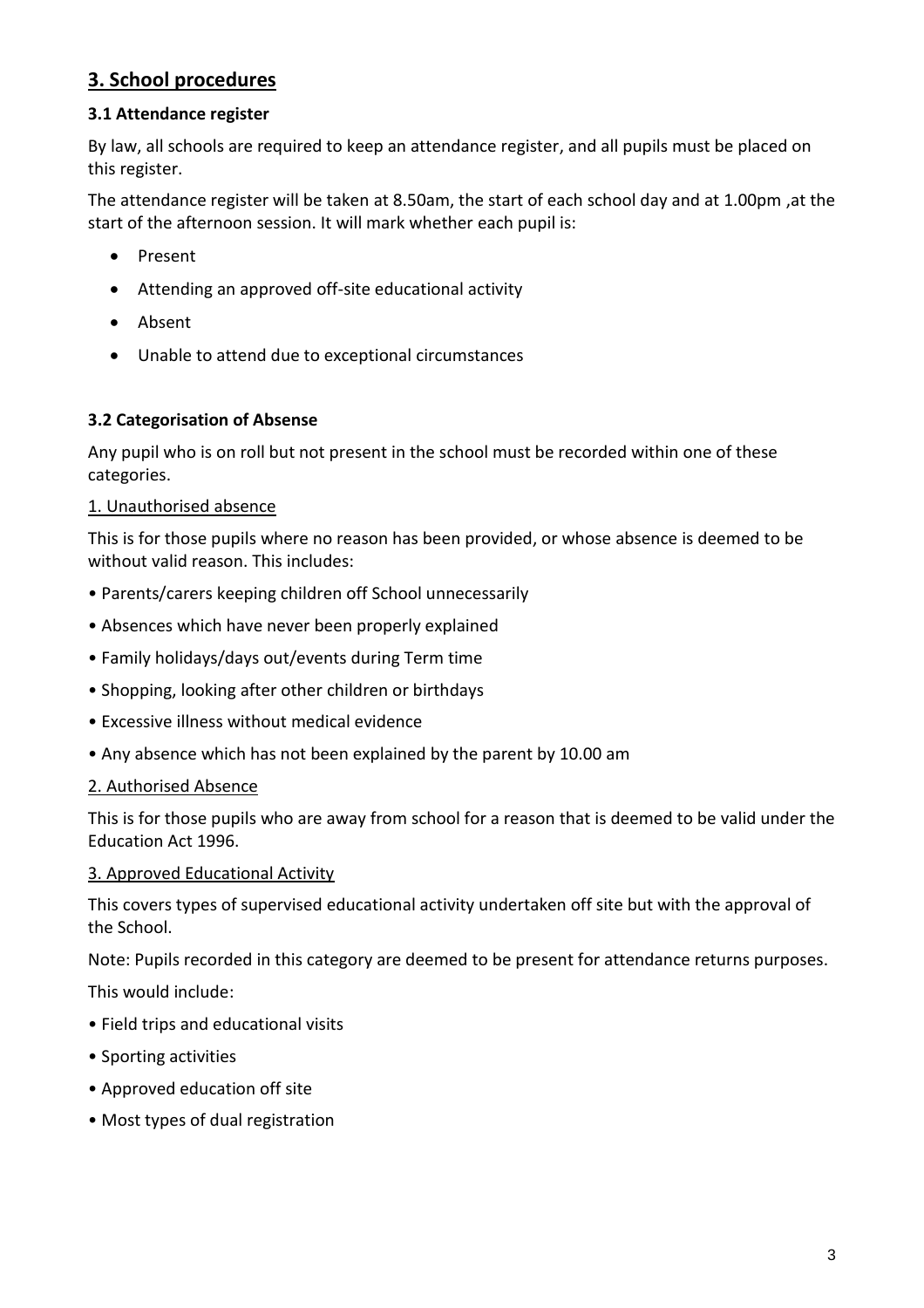## **3.3 Unplanned absence**

Parents must notify the school on the first day of an unplanned absence – for example, if their child is unable to attend due to ill health, ideally before the start of the school day. Parents to notify the school and leave a message on the dedicated answer machine stating the reason for absence. Also, include if intending to seek medical advice from the Doctor/Hospital. This must be done on every day of the pupil's absence unless otherwise agreed by the school.

Absence due to illness will be authorised unless the school has a genuine concern about the authenticity of the illness.

If the authenticity of the illness is in doubt, the school may ask parents to provide medical evidence, such as a doctor's note, prescription, appointment card or other appropriate form of evidence. We will not ask for medical evidence unnecessarily.

If the school is not satisfied about the authenticity of the illness, the absence will be recorded as unauthorised and parents will be notified of this.

## **3.3 Medical or dental appointments**

Missing registration for a medical or dental appointment is counted as an authorised absence; advance notice is required for authorising these absences.

However, we encourage parents to make medical and dental appointments out of school hours where possible. Where this is not possible, the pupil should be out of school for the minimum amount of time necessary.

Parents can access a 'Pupil request for absence form' from the school office.

Applications for other types of absence in term time must also be made in advance. Information relating to whether the school can authorise such absences can be found in section 4.

#### **3.4 Lateness and punctuality**

A pupil who arrives late but before the register has closed (Digby – before 9:20am, Dunston – before 9:30am, Nocton – before 9:30am) will be marked as 'Late' (Code L).

A pupil who arrives after the register has closed (Digby – after 9:20am, Dunston – after 9:30am, Nocton – after 9:30am) will be marked as 'Late after register closed' (Code U – Unauthorised Absence)

#### **3.5 Following up absence**

The school will follow up any absences to ascertain the reason, ensure proper safeguarding action is taken where necessary, identify whether the absence is approved or not and identify the correct attendance code to use.

The school will telephone the parent after 10.00 am to request a reason for absence. School will note any reason given for absence but will categorise it as unauthorised. The school reserves the right to authorise the absence in exceptional circumstances; the decision to use "exceptional circumstances" will rest solely with the Headteacher. If the School is unable to make contact then, wherever possible, a message will be left. The school will also contact all of the 'Emergency Contacts' that the parents provided on their child's admission form.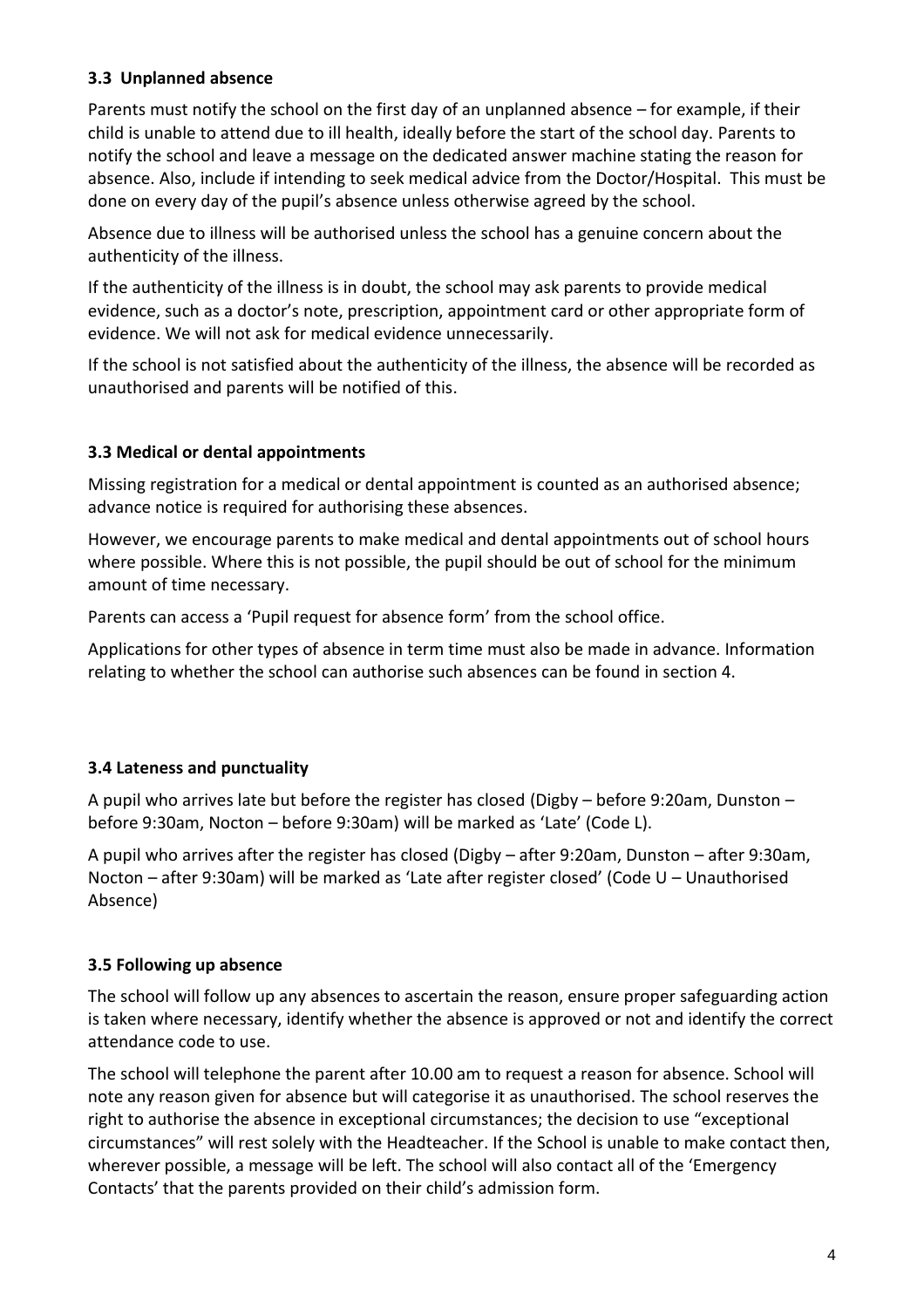If no contact can be made the school may also seek further advice from other professional services.

#### **3.6 Reporting to parents**

The school will provide parents with termly attendance data for their child and an annual summary with their End of Year annual report. On this letter it will include a guide to the 'traffic light percentage system that we follow, as well as specific data about the child's attendance so far this academic year.

 We celebrate regular attendance both termly and annually - certificates are awarded termly for 'Green' attendance above 95% and certificates are awarded for 100% attendance.

We celebrate attendance each week in our Shine Assemblies and award the winning class of the week with the Attendance Trophy.

## **3.7 Frequent Absence**

The school understands that at some point most children will be off school due to illness. When looking at attendance patterns the school needs to ascertain if absenteeism is disguising other difficulties including a reluctance to attend school. It is in the best interest for the child, for home and school to work in partnership, in order to quickly and effectively resolve any issues leading to non-attendance.

The school monitors attendance on a daily basis as If a child's attendance falls below 90% it is classed as Persistent Absence and we will (unless there are exceptional circumstances) ask parents to attend an Attendance Panel Meeting in school.

This meeting gives an opportunity for school and home to discuss the reasons for the poor attendance and to look at strategies to help overcome this. It is important for school and home to work together to address the barriers and this meeting provides clear direction and next steps.

Following this meeting the child's attendance will be monitored over the next 4 weeks and a further Attendance Panel Meeting will take place to review the progress or next steps. Once the attendance has risen to a satisfactory level these meetings then cease.

If attendance remains a concern, opportunities will be given to support the family through the Early Help Assessment Process. Parents need to be mindful of Section 4.3 regarding Legal Sanctions that can be enforced.

## **4. Authorised and unauthorised absence**

#### **4.1 Granting approval for term-time absence**

The Headteacher may not grant any leave of absence to pupils during term time unless they consider there to be 'exceptional circumstances'.

The school considers each application for term-time absence individually, taking into account the specific facts, circumstances and relevant context behind the request. A leave of absence is granted entirely at the headteacher's discretion.

Valid reasons for **authorised absence** include: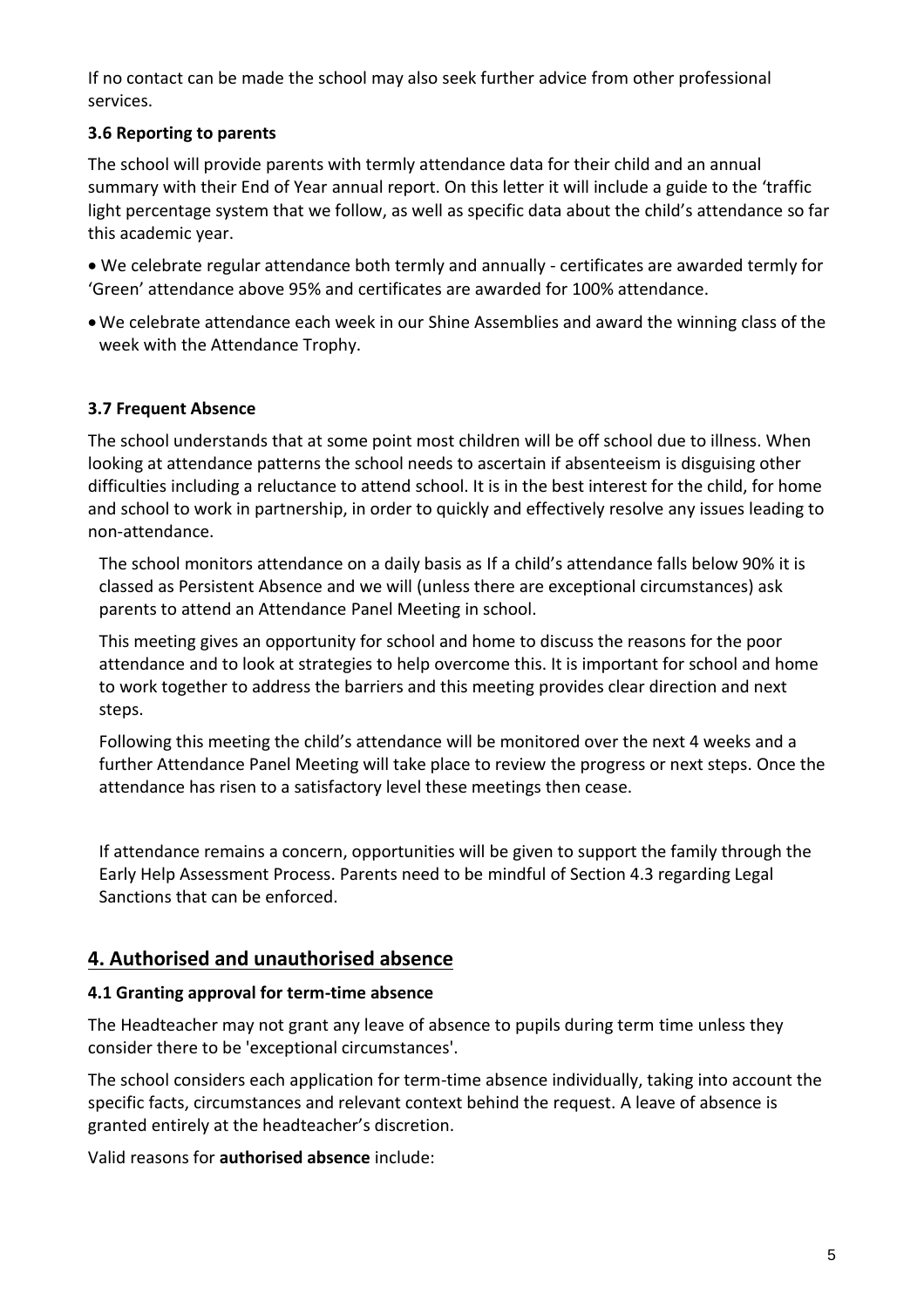- Illness and medical/dental appointments (that are not routine) as explained in sections 3.2 and 3.3
- Religious observance where the day is exclusively set apart for religious observance by the religious body to which the pupil's parents belong. If necessary, the school will seek advice from the parents' religious body to confirm whether the day is set apart
- Traveller pupils travelling for occupational purposes this covers Roma, English and Welsh Gypsies, Irish and Scottish Travellers, Showmen (fairground people) and Circus people, Bargees (occupational boat dwellers) and New Travellers. Absence may be authorised only when a Traveller family is known to be travelling for occupational purposes and has agreed this with the school but it is not known whether the pupil is attending educational provision
- Flexi-schooling requests this is again at the discretion of the Headteacher and will only be approved if it is deemed to be in the best interests of the child.
- As with all children, the decision on whether to authorise term-time holidays for the children of employees where holiday time is restricted (E.g. Services Personnel) sits solely with the head teacher. Additional evidence may be required when requesting absence during term-time and each case will be considered individually.

## **4.2 Warning Letters**

All parents with Parental Responsibility will now be issued with a warning letter at the start of each academic year. As all holiday (unless deemed to be 'exceptional circumstances') will be unauthorised this removes the need for individual warning letters to be sent at each holiday request.

## **4.3 Legal sanctions**

Schools can fine parents for the unauthorised absence of their child from school, where the child is of compulsory school age. This can be for:

- holiday has been taken during term time (over 4½ days over a six week period)
- Where a child is absent from school due to unauthorised absence of 15% or above over a six week period. This will include lateness after the close of registration when code U is used

If issued with a penalty notice, parents must pay £60 (per parent, per child) within 21 days or £120 (per parent, per child) within 28 days. The payment must be made directly to the local authority.

The decision on whether or not to issue a penalty notice ultimately rests with the headteacher, following the Lincolnshire County Council's [Code of Conduct](https://www.lincolnshire.gov.uk/schools-and-education/school-attendance-and-behaviour/school-absences/131943.article) for issuing penalty notices. This may take into account:

- A number of unauthorised absences occurring within a rolling academic year
- One-off instances of irregular attendance, such as holidays taken in term time without permission
- Where an excluded pupil is found in a public place during school hours without a justifiable reason

If the payment has not been made after 28 days, the local authority can decide whether to prosecute the parent/s.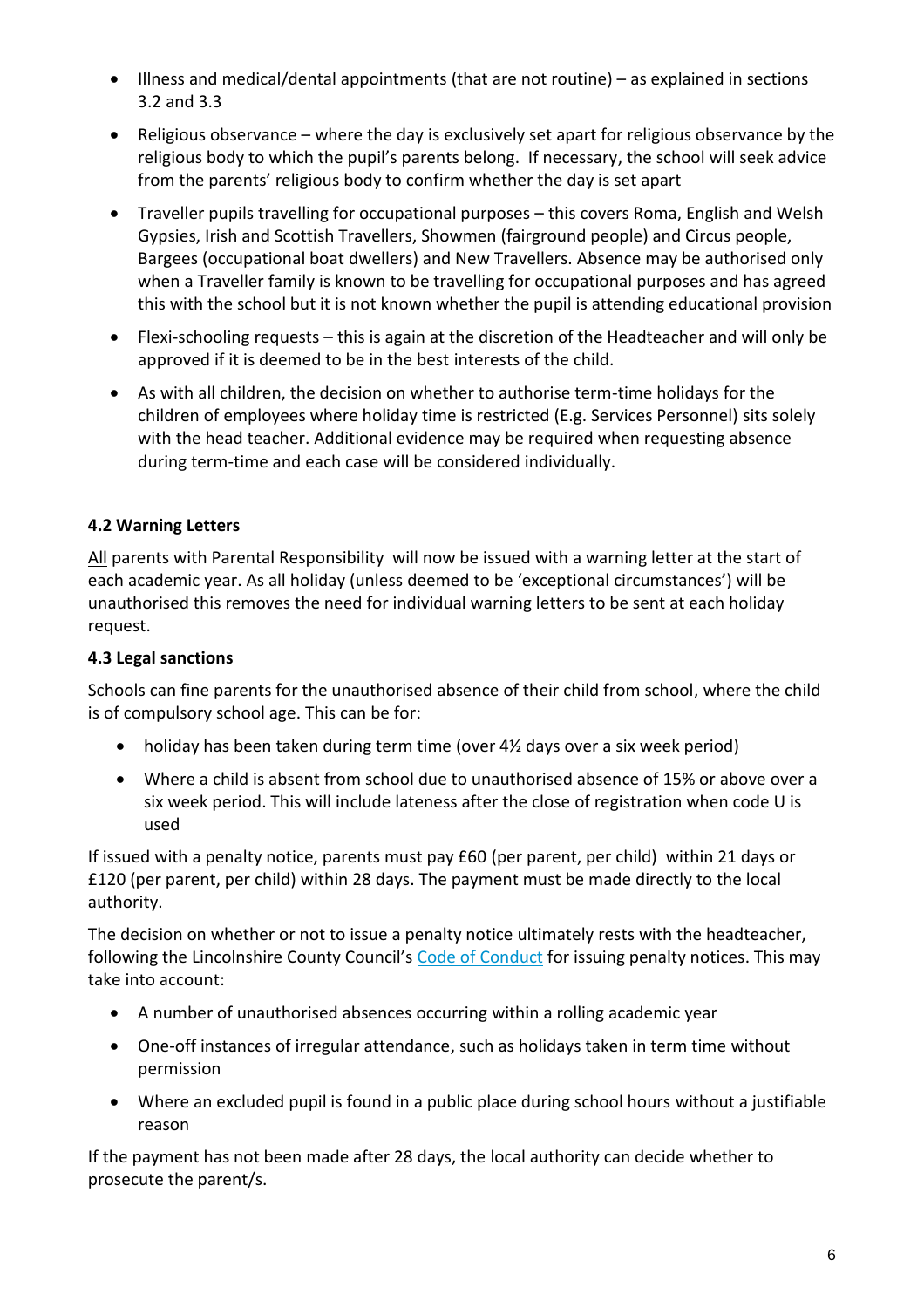## **5. Strategies for promoting attendance**

#### **5.1 Raising the profile of attendance**

We continuously aim to raise to profile of attendance with parents and the wider community through the use of home-school agreements, parents' evening, school newsletters and termly attendance letters.

When welcoming and inducting new parents we raise the importance of punctuality and attendance and introduce them to their responsibilities.

## **5.2 Involve parents**

We communicate with parents about positive achievements through weekly Shine assemblies, termly letters and meetings with parents. We also ensure parents are able to discuss their concerns and difficulties with managing their child's attendance with staff.

## **5.3 Rewards and incentives**

Letters to parents praising their support with excellent and good attendance are sent home termly. In addition, children receive certificates, House Points, stickers and prize pencils to congratulate them. The attendance award is presented to the class with the week's highest attendance in the weekly Shine assembly.

## **5.4 Positively reintegrating absentees**

When a pupil has been late or absent it is important to positively welcome them into the class on their return. By offering extended support and ensuring absent pupils have work adapted to help them catch up will help minimise problems on their return to school.

## **6. Roles and responsibilities**

#### **6.1 The governing board**

The governing board is responsible for monitoring attendance figures for the whole school on at least a termly basis. It also holds the headteacher to account for the implementation of this policy.

## **6.2 The headteacher**

The headteacher is responsible for ensuring this policy is implemented consistently across the school, and for monitoring school-level absence data and reporting it to governors.

The headteacher also supports other staff in monitoring the attendance of individual pupils and issues fixed-penalty notices, where necessary.

## **6.3 The Deputy Headteacher**

The Deputy Headteacher:

- Monitors attendance data at the school and individual pupil level
- Reports concerns about attendance to the headteacher
- Arranges calls and meetings with parents to discuss attendance issues
- Where possible will lead Attendance Panel Meetings
- Advises the headteacher when to issue fixed-penalty notices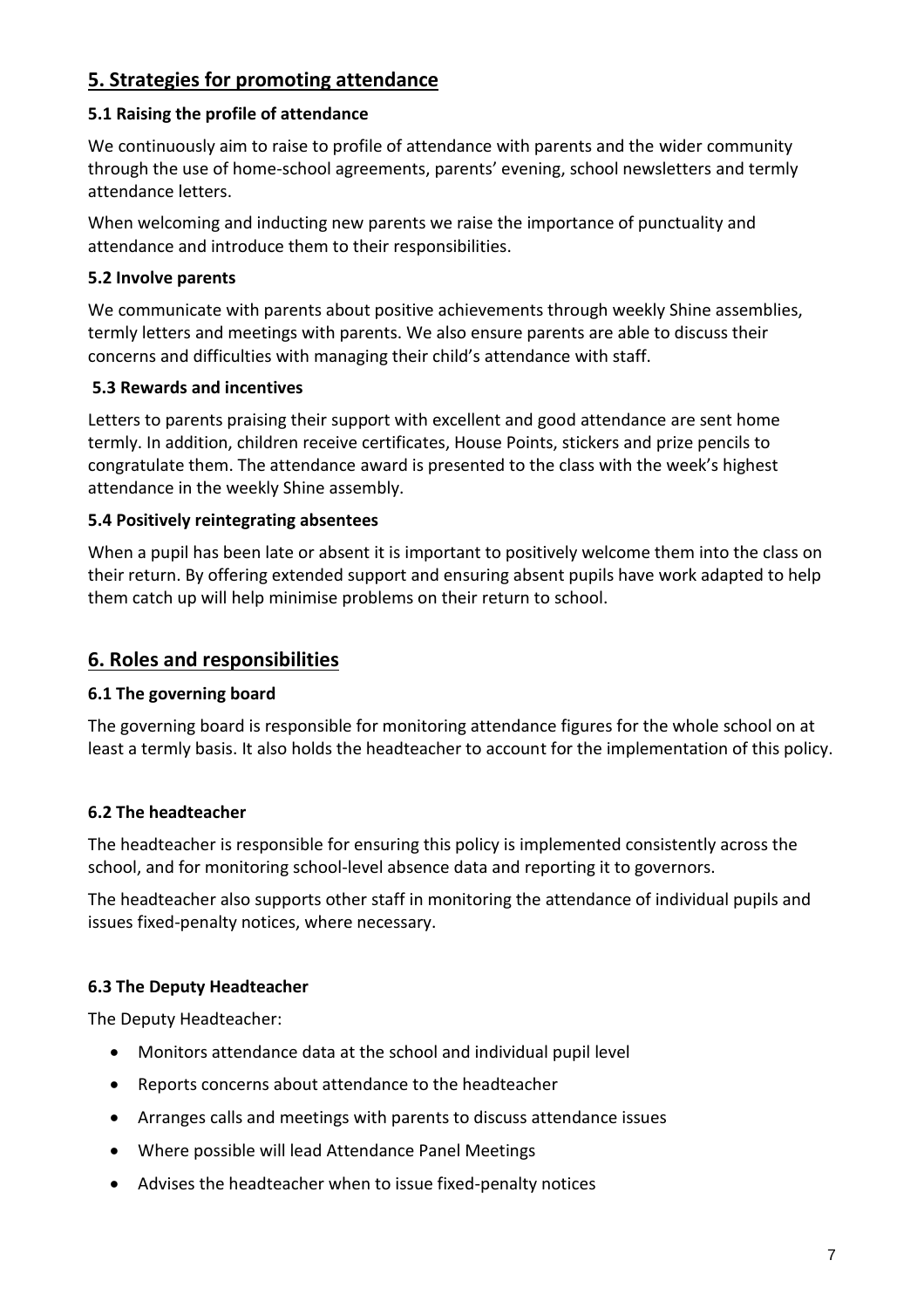## **6.4 Class teachers**

Class teachers are responsible for:

- Recording attendance on a daily basis, using the correct codes, and submitting this information to the school office.
- Monitoring a child's attendance and being aware of any patterns and/or concerns.
- Attending Attendance Panel meetings.

## **6.5 Office staff**

- Office staff are expected to take calls from parents about absence and record it on the school system.
- Monitor patterns or concerns in attendance and report their concerns to the Headteacher.
- Prepare six termly Attendance reports for Governors.

## **7. Monitoring arrangements**

This policy will be reviewed Annually by the Federation Attendance Lead. At every review, the policy will be shared with the governing board.

## **8. Links with other policies**

This policy is linked to our [Child Protection and Safeguarding Policy.](http://www.spiresfederation.co.uk/media/Final%202019-20%20LCC%20School%20Child%20Protection%20%20Safeguarding%20Policy%20Spires.doc.pdf)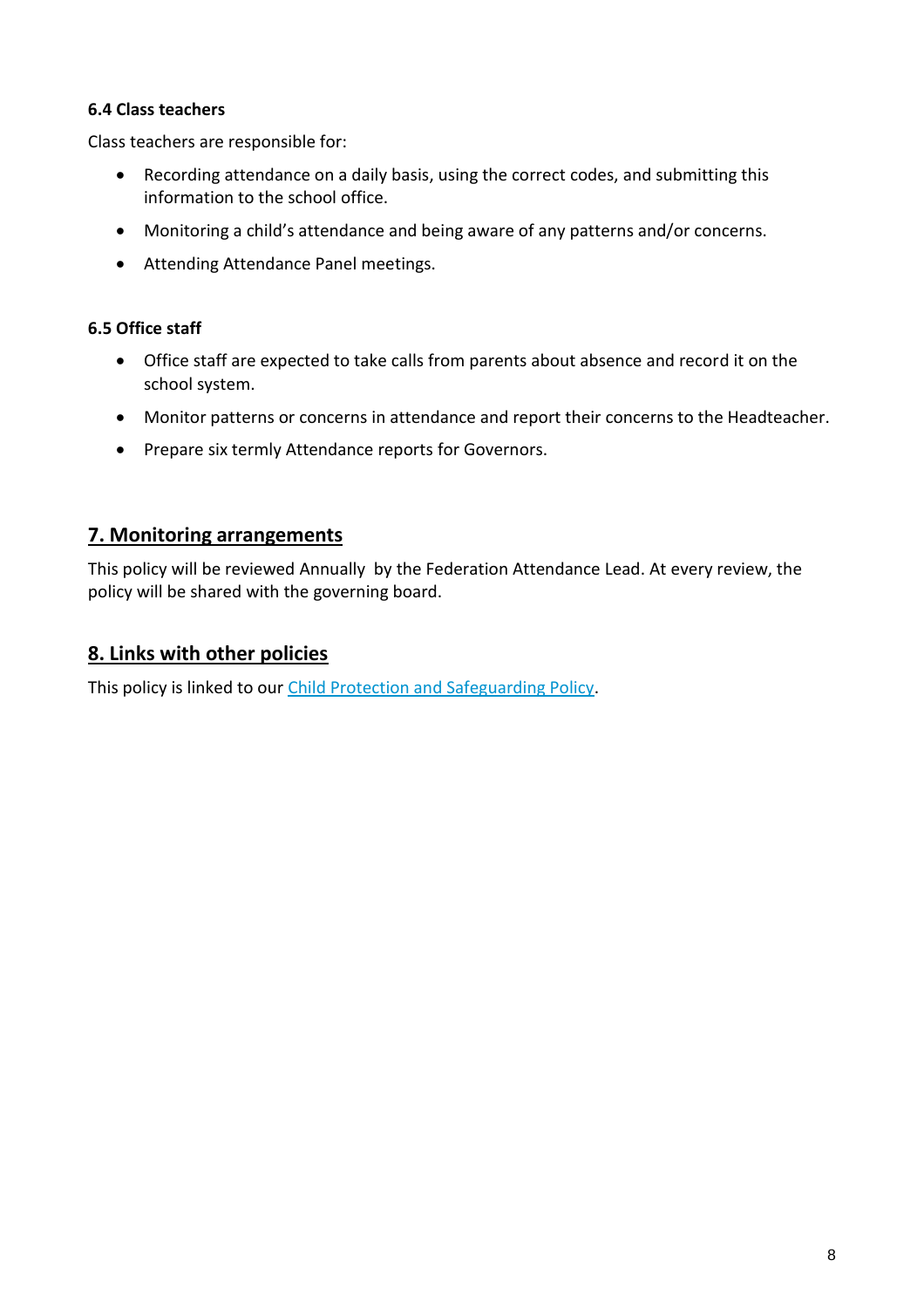## **Appendix 1: attendance codes**

|  | The following codes are taken from the DfE's guidance on school attendance. |
|--|-----------------------------------------------------------------------------|
|--|-----------------------------------------------------------------------------|

| Code         | <b>Definition</b>             | <b>Scenario</b>                                                                    |
|--------------|-------------------------------|------------------------------------------------------------------------------------|
| $\prime$     | Present (am)                  | Pupil is present at morning registration                                           |
|              | Present (pm)                  | Pupil is present at afternoon registration                                         |
| L            | Late arrival                  | Pupil arrives late before register has closed                                      |
| B            | Off-site educational activity | Pupil is at a supervised off-site educational<br>activity approved by the school   |
| D            | Dual registered               | Pupil is attending a session at another<br>setting where they are also registered  |
| J            | Interview                     | Pupil has an interview with a prospective<br>employer/educational establishment    |
| P            | Sporting activity             | Pupil is participating in a supervised sporting<br>activity approved by the school |
| $\mathsf{V}$ | Educational trip or visit     | Pupil is on an educational visit/trip<br>organised, or approved, by the school     |
| W            | Work experience               | Pupil is on a work experience placement                                            |

| Code                      | <b>Definition</b>           | <b>Scenario</b>                                                               |
|---------------------------|-----------------------------|-------------------------------------------------------------------------------|
| <b>Authorised absence</b> |                             |                                                                               |
| C                         | Authorised leave of absence | Pupil has been granted a leave of absence<br>due to exceptional circumstances |
| F                         | Excluded                    | Pupil has been excluded but no alternative<br>provision has been made         |
| н                         | Authorised holiday          | Pupil has been allowed to go on holiday due<br>to exceptional circumstances   |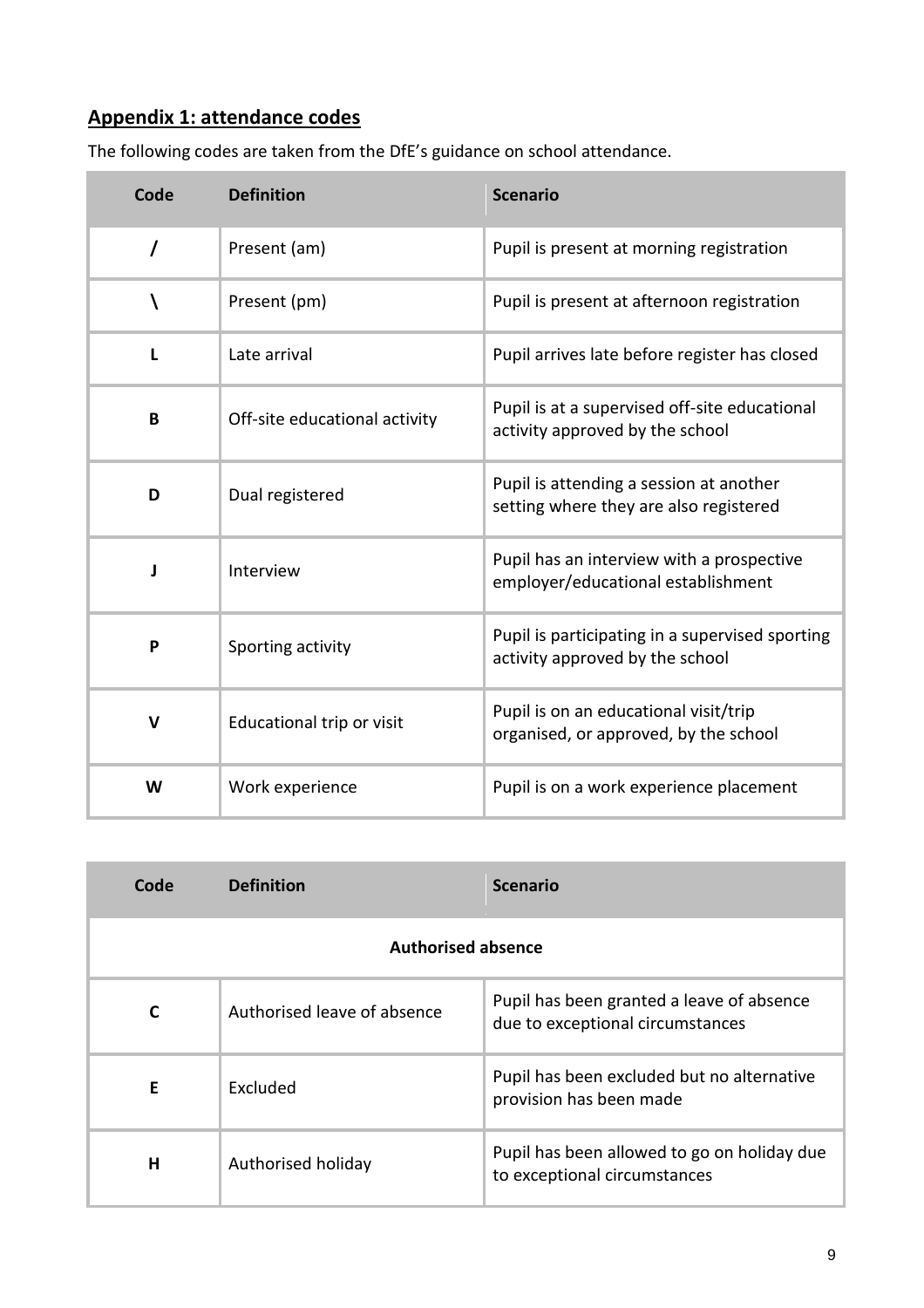| п                           | Illness                              | School has been notified that a pupil will be<br>absent due to illness                                                                                                                                        |
|-----------------------------|--------------------------------------|---------------------------------------------------------------------------------------------------------------------------------------------------------------------------------------------------------------|
| M                           | Medical/dental appointment           | Pupil is at a medical or dental appointment                                                                                                                                                                   |
| R                           | Religious observance                 | Pupil is taking part in a day of religious<br>observance                                                                                                                                                      |
| S                           | <b>Study leave</b>                   | Year 11 pupil is on study leave during their<br>public examinations                                                                                                                                           |
| Τ                           | Gypsy, Roma and Traveller<br>absence | Pupil from a Traveller community is<br>travelling, as agreed with the school                                                                                                                                  |
| <b>Unauthorised absence</b> |                                      |                                                                                                                                                                                                               |
| G                           | Unauthorised holiday                 | Pupil is on a holiday that was not approved<br>by the school                                                                                                                                                  |
| N                           | Reason not provided                  | Pupil is absent for an unknown reason (this<br>code should be amended when the reason<br>emerges, or replaced with code O if no<br>reason for absence has been provided after a<br>reasonable amount of time) |
| O                           | Unauthorised absence                 | School is not satisfied with reason for pupil's<br>absence                                                                                                                                                    |
| U                           | Arrival after registration           | Pupil arrived at school after the register<br>closed                                                                                                                                                          |

| Code | <b>Definition</b>                                    | <b>Scenario</b>                                                                                                              |
|------|------------------------------------------------------|------------------------------------------------------------------------------------------------------------------------------|
| X    | Not required to be in school                         | Pupil of non-compulsory school age is not<br>required to attend                                                              |
| Υ    | Unable to attend due to<br>exceptional circumstances | School site is closed, there is disruption to<br>travel as a result of a local/national<br>emergency, or pupil is in custody |
| z    | Pupil not on admission register                      | Register set up but pupil has not yet joined                                                                                 |